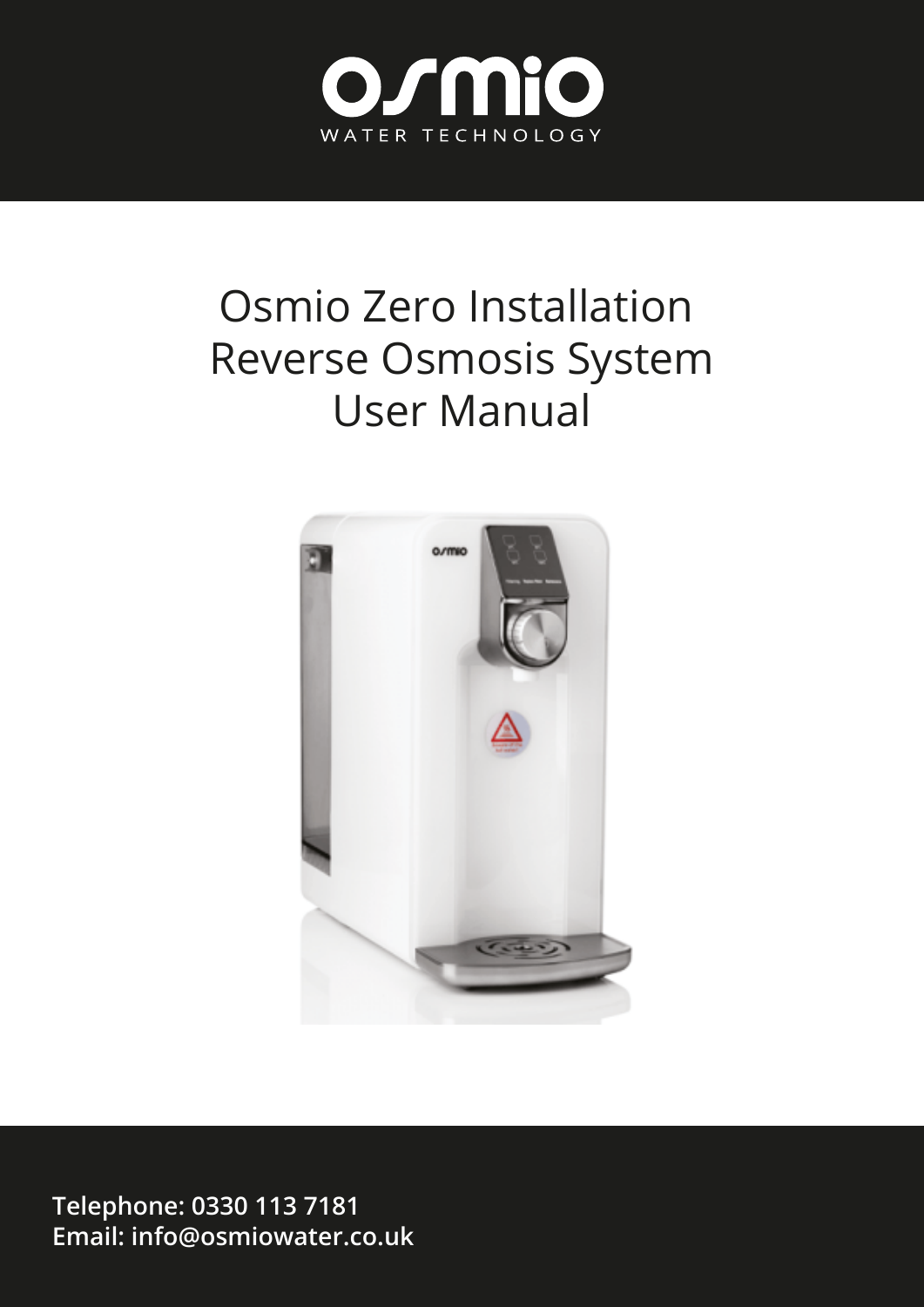#### **Contents**

1 Safety Precautions 1.1 Power Safety Precautions 1.2 Setup Precautions 1.3 Usage Precautions

2 Product Description 2.1 Appearance Sketch Map 2.2 Display and Operation Interface 2.3 Product Specifications

3 Start Up 3.1 Introduction 3.2 Filling the Supply Pitcher 3.3 Power Connection

4 Use

- 4.1 Introduction
- 4.2 Flushing
- 4.3 Purification
- 4.4 Renew Water
- 4.5 Dispensing Water
- 4.6 Sleeping State
- 4.7 Power Off
- 5 Filter Maintenance
- 5.1 Introduction
- 5.2 Filter Replacement
- 5.3 Failure State
- 6 Common Usage Problem
- 7 Quality Assurance 7.1 Shipping the
- 8 After-Sale Service
- 9 Electrical Schematic Diagram

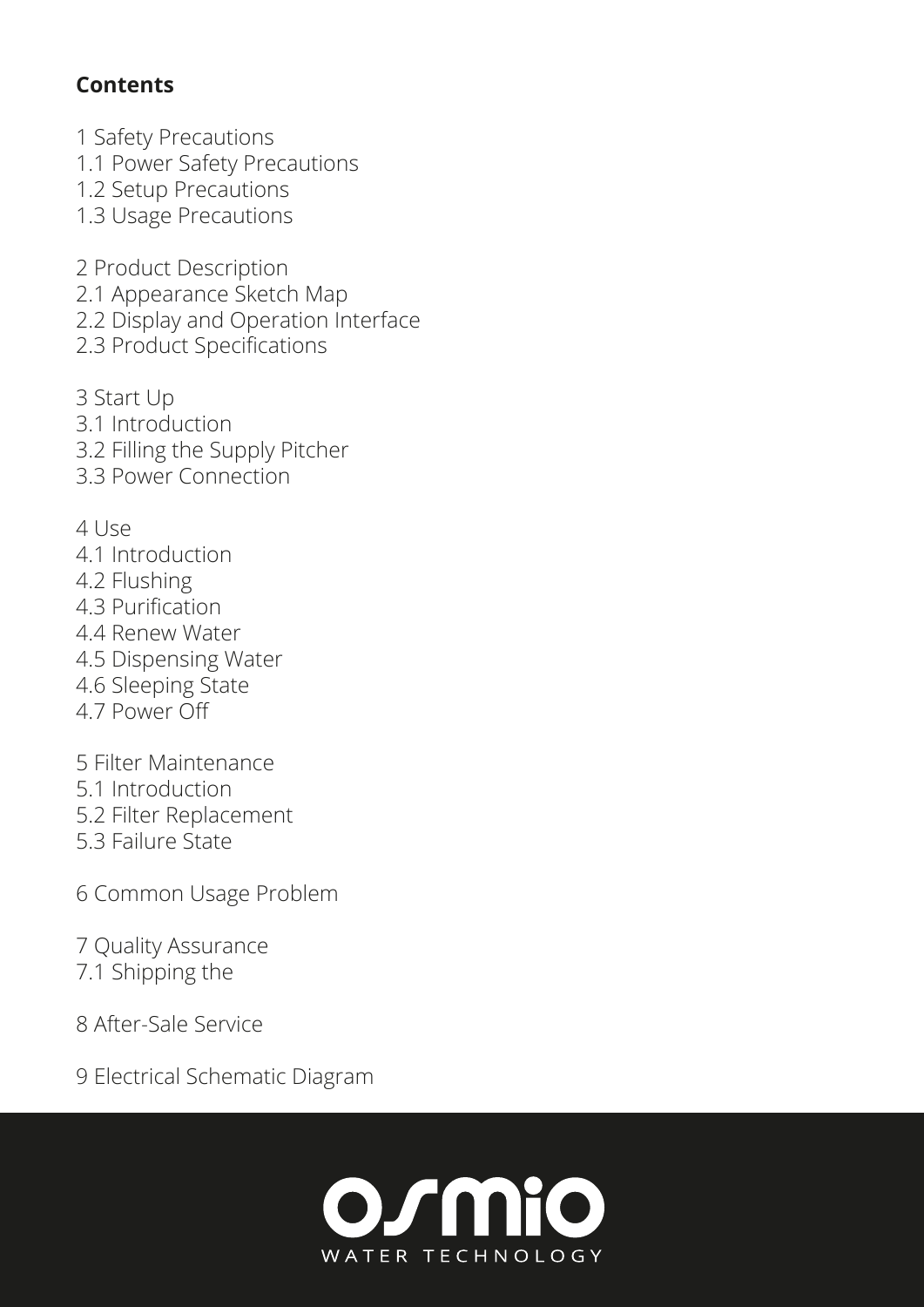#### **1 Safety Precautions**

#### **1.1 Power Safety Precautions**

- The system should be plugged into a normal UK 3 pin plug at your home or workplace and not be used in addition to AC 220-240V, 220V.
- Should be used in a grounding socket with rated current above 10A.
- Should only be used on an electrical circuit with RCD.
- Please do not use this product if the power cord or plug is damaged or when the plug is loose.
- If there is dust or water and other foreign matter on the power plug, please wipe it clean before use.

#### **1.2 Setup Precautions**

- The system should not be installed near heating equipment, electric heating products or other high-temperature places.
- The system should not be installed in a place of possible leakage of combustible gases or near any flammable substances.
- The system should only be used indoors and positioned on a stable flat surface avoiding direct sunlight and moisture.



**Take Note: Boiling water is potentially dangerous. It is the responsibility of the owner to take sensible precautions when operating the boiling water function of the system and to instruct other family members and other new users to operate it safely.** 

# **KEEP OUT OF REACH OF CHILDREN**

Thank you for purchasing this product, please read this manual carefully before using the system, and keep it for future reference. If you have any questions about this machine, please call our customer service centre on **0330 113 7181.**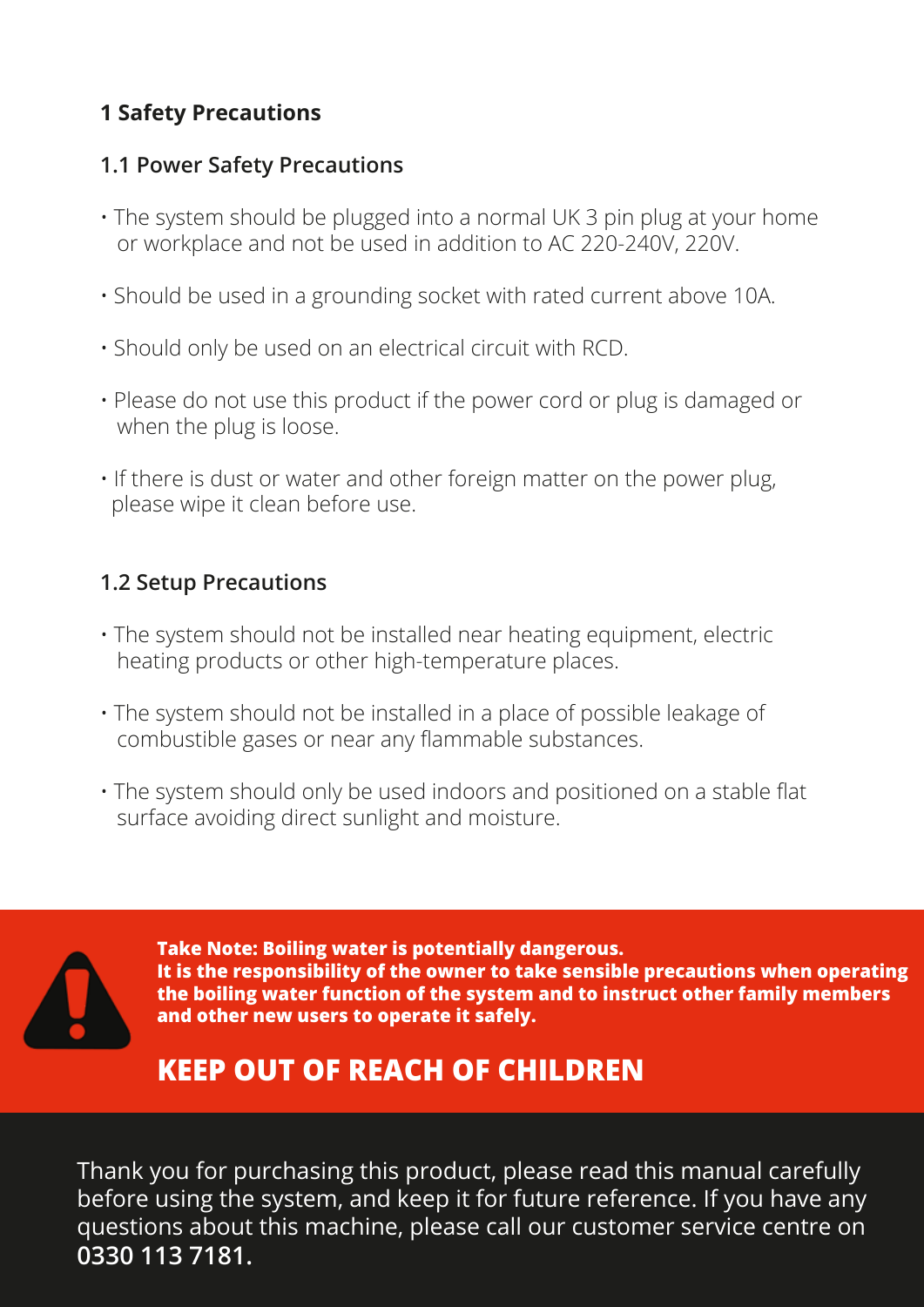#### **1.3 Usage Precautions**

#### **TELL EVERYONE THAT USES THIS SYSTEM THAT THEY MUST EMPTY THE WATER OUT EVERY TIME THE SUPPLY TANK IS REFILLED, OR THE FILTERS CAN BLOCK**

- On first use or if the unit has been idle for more than 2 days, run a complete cycle and discard the first batch of water produced. Fill your supply pitcher with water and then allow the machine to run until it fills the internal tanks. Dispense both ambient and hot water to ensure both hot and cold internal tanks are flushed. Unknown liquids or foreign objects are prohibited.
- If there is any water leakage from the machine, please disconnect the power and contact the customer service centre. Please ensure the Supply Water Pitcher and the filters have been inserted correctly and fully into the system.

**There is potential for the Osmio Zero to drip and for there to be a small amount of water underneath the system. This can be worse if the supply tank is allowed to get very dirty and with limescale buildup. So if you have a wooden, untreated worktop, it is recommended to put the system on a tray to avoid damaging the worktop. If you have a laminate or granite worktop this would of course not be a significant problem. It is recommended to clean the supply tank periodically and descale it, plus use a cloth to soak up and water that comes out from the tank connection at the base during supply tank refills.**

- If there is any abnormal sound, smell, or smoke, etc., please disconnect the power and contact the customer service centre.
- Do not disassemble or modify the system without professional guidance, please contact the customer service centre if you need support.
- Do not move this product when it is in use. Do not grasp the water nozzle or the knob to move the machine.
- Do not use any detergent or alcohol based cleaner to clean the product, please wipe the machine with a soft dry cloth.
- This product cannot be used by people who are physically or mentally disabled or children unless supervised. Please keep it out of reach of children.
- The filters on the system need to be changed every 6 months.

#### **IMPORTANT NOTE: You must empty the Supply Pitcher before refilling it with fresh water as this can block your filters**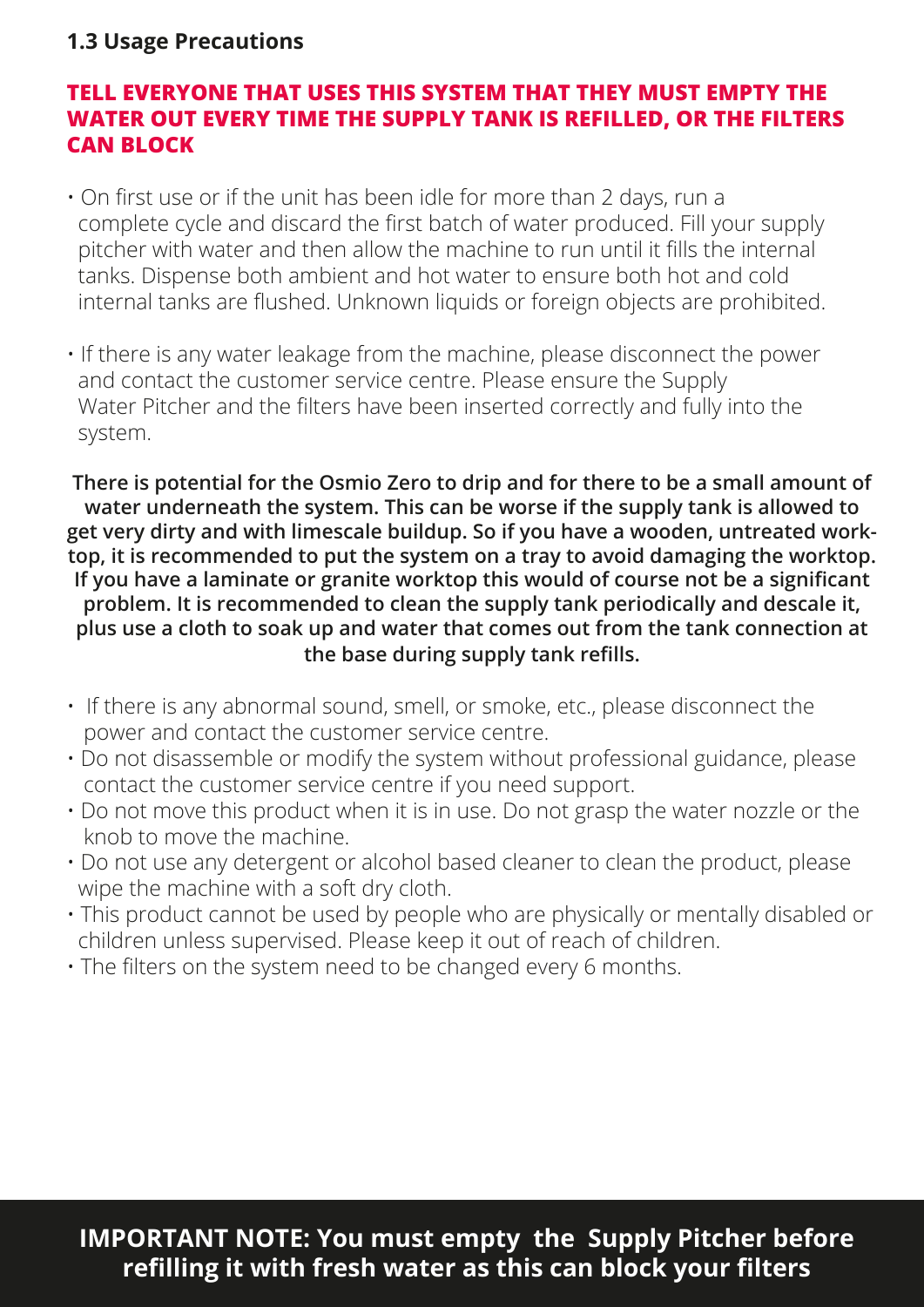#### **2 Product Description**

#### **2.1 Appearance**



- 1 Display Panel
- 2 Control Button (Rotate & Press)
- 3 Nozzle
- 4 Drip Tray Cover
- 5 Drip Tray
- 6 Power Plug
- 7 Supply Pitcher
- 8 Supply Pitcher Lid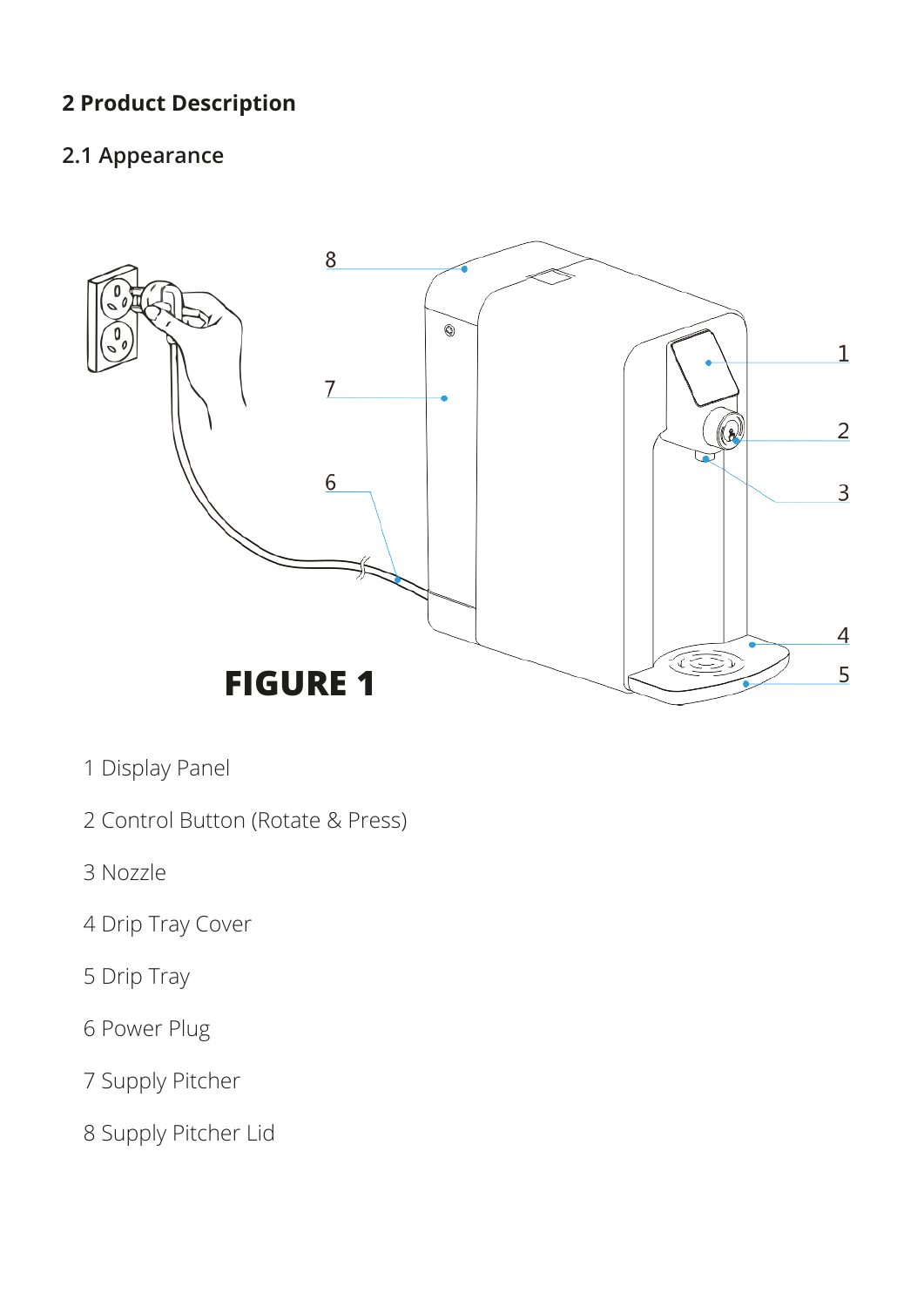#### **2.2 Display and Operation Interface**



- A. Normal Water
- B. Warm Water(40℃-50℃)
- C. Hot Water(80℃-88℃)
- D. Boiled Water (90℃-98℃)
- E. Filtering Water
- F. Renew Water
- G. Filter Maintenance
- H. Rotate (Choose the Water Temp)
- I. Press to Get Water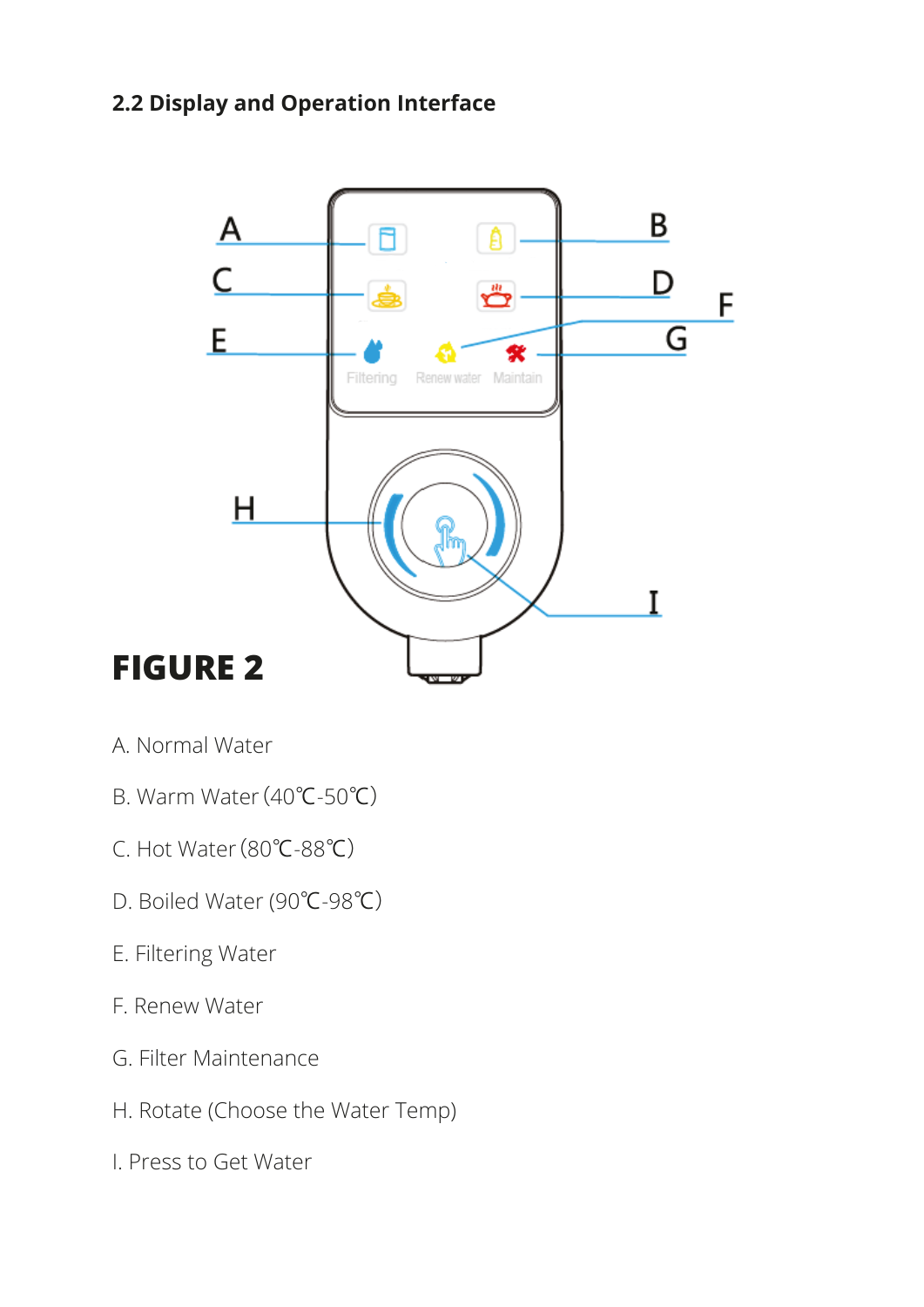#### **2.3 Product Specifications**

Electrical Properties

Rated Voltage : 220 - 240 V Rated Frequency : 50 Hz Rated Power: 2200W-2600W

Heating System

Rated Heating Power: 2180W-2580W Hot Water Capacity: 30 l/h (≥ 90°C)

Filter Stages

1 - Quick-Change Sediment Filter 5μm: removes coarse particles, e.g. Sand, rust, chlorine, lime

2 - Quick-Change activated carbon filter: removes chlorine and organic impurities

3 - Quick-Change Membrane 50GPD: removes all pollutants and flavours to almost 100%

4 - Quick-Change Insertion Filters: Hygiene post filter antibacterial: removes 99% of the bacteria and viruses and improves the taste.

Volume

Supply Pitcher 5 Litres Pure Water Tank 1.5 L Hot Water Tank 0.5 L

Dimensions:

405mm Length (Depth) 183mm Wide 388mm Height

Weight': 7.1 kg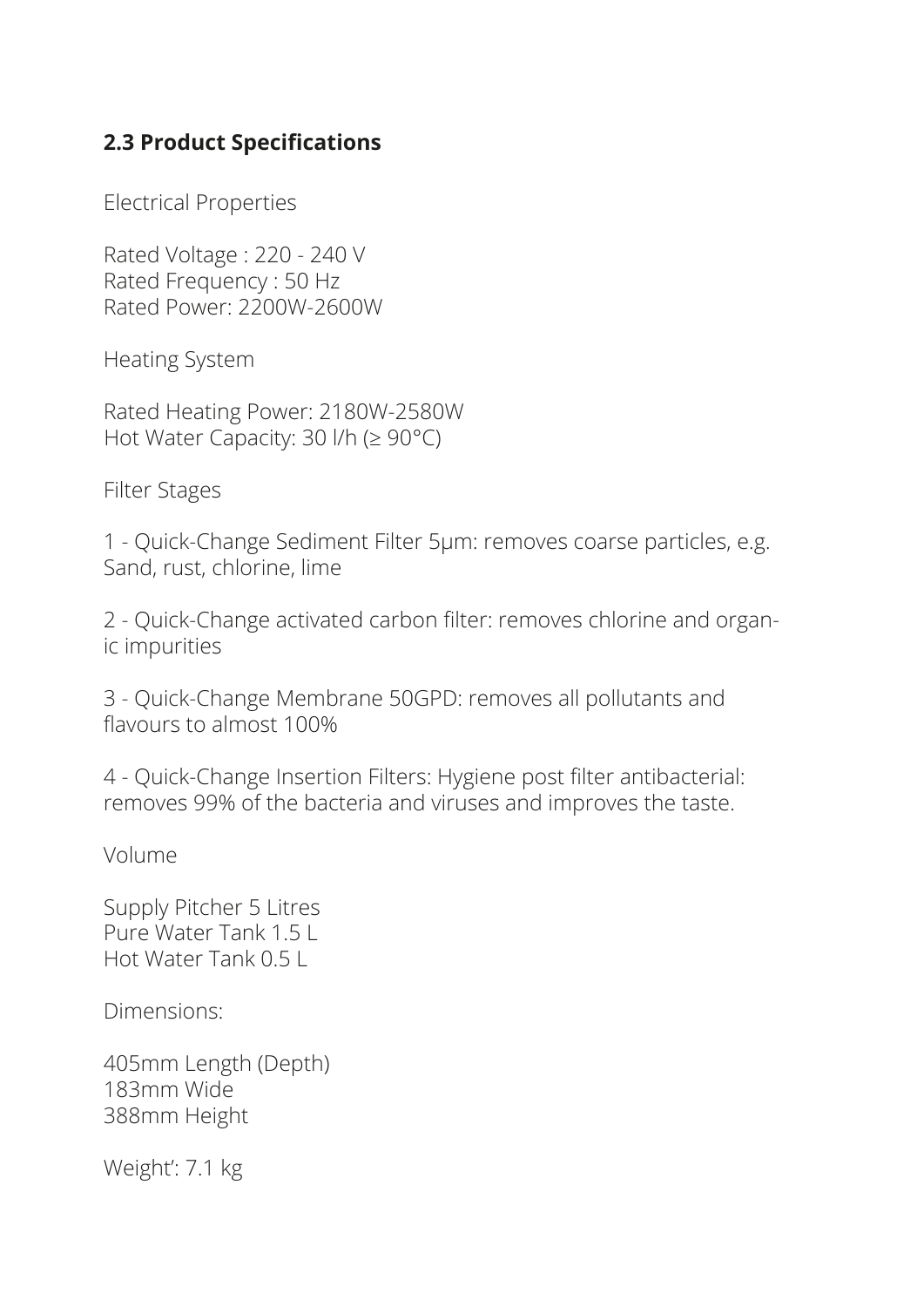# **3 Start Up**

#### **3.1 Introduction**

• Please place the system in a cool, ventilated, solid horizontal surface, away from any heat source. The system comes ready installed with the filters so you can fill the Supply Pitcher right away.



#### **3.3 Power Connection**

• Insert the power plug into the socket (see Figure 1). The system will beep and light up which indicates the machine is ready to use.

 Note: This product is only suitable for AC 220-240V, 220V power supply, and should be used alone or over rated 10A with a earthed socket.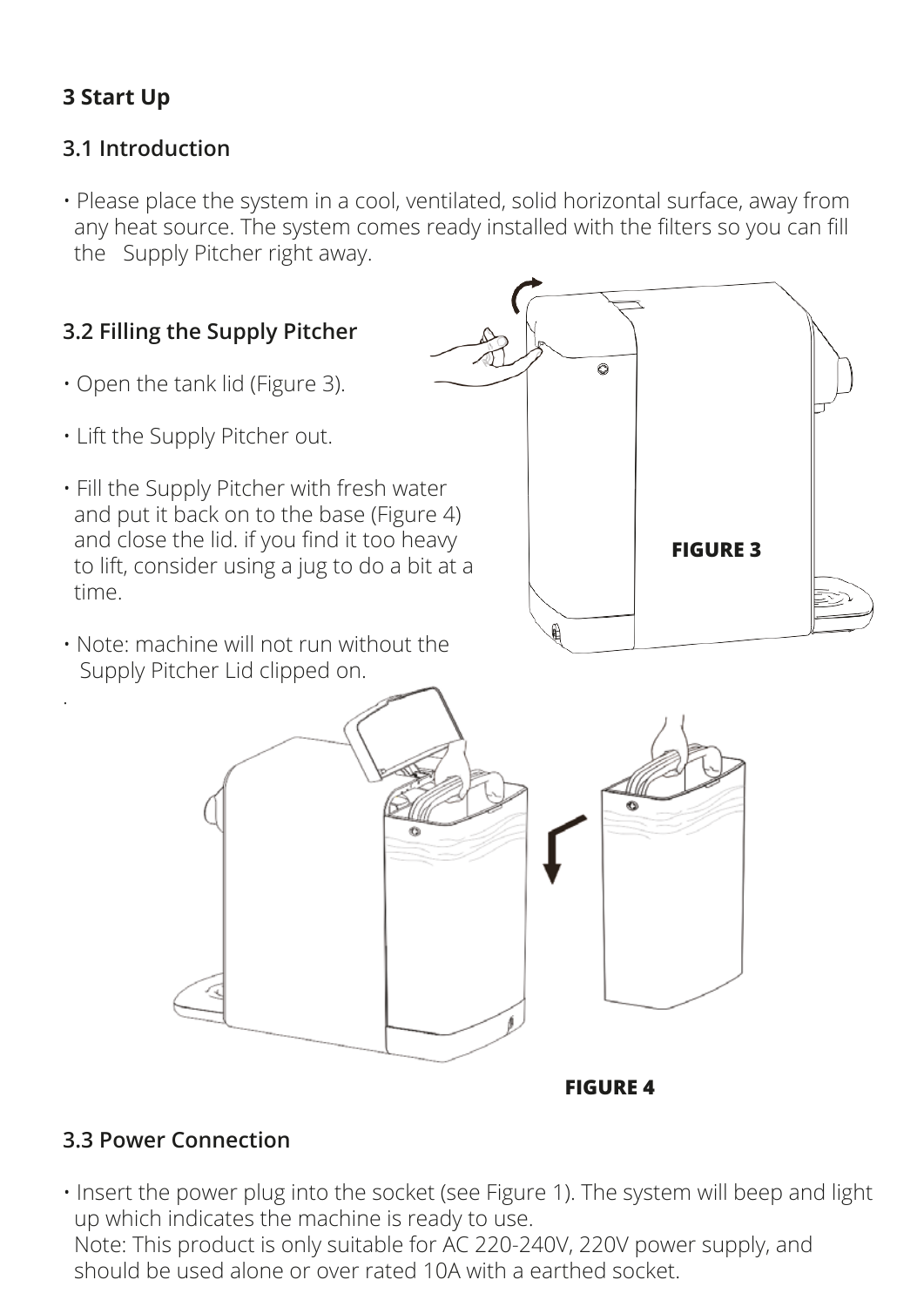#### **4 Usage**

#### **4.1 Introduction**

- At first, produce and dispense 5 litres of water which you then dispose of by dispensing all the cold and hot water. This will flush out any loose filter media. It is normal to see black water when using new filters.
- If there is water leakage from the machine, please disconnect the power and contact the customer service centre. If there is any abnormal or unexpected sound, smell, or smoke, etc., please disconnect the power and contact the customer service centre.

# **4.2 Flushing**

• After the setup, the machine automatically enters the flushing state and works for 120 seconds. In the flushing state, the filtering symbol of the display interface light will be on (see Figure 2) .

#### **4.3 Purification**

• After flushing, the machine automatically enters the filtering state. The filtering symbol on the display interface light will be on (see Figure 2).

#### **4.4 Replace Water**

• The system will detect the source water quality in normal operation. If the water level is lower than the set level, the user will be prompted to replace the source water. You must empty the Supply Pitcher every time it is refilled. The renew water symbol of the display interface will light on at this time (see Figure 2).

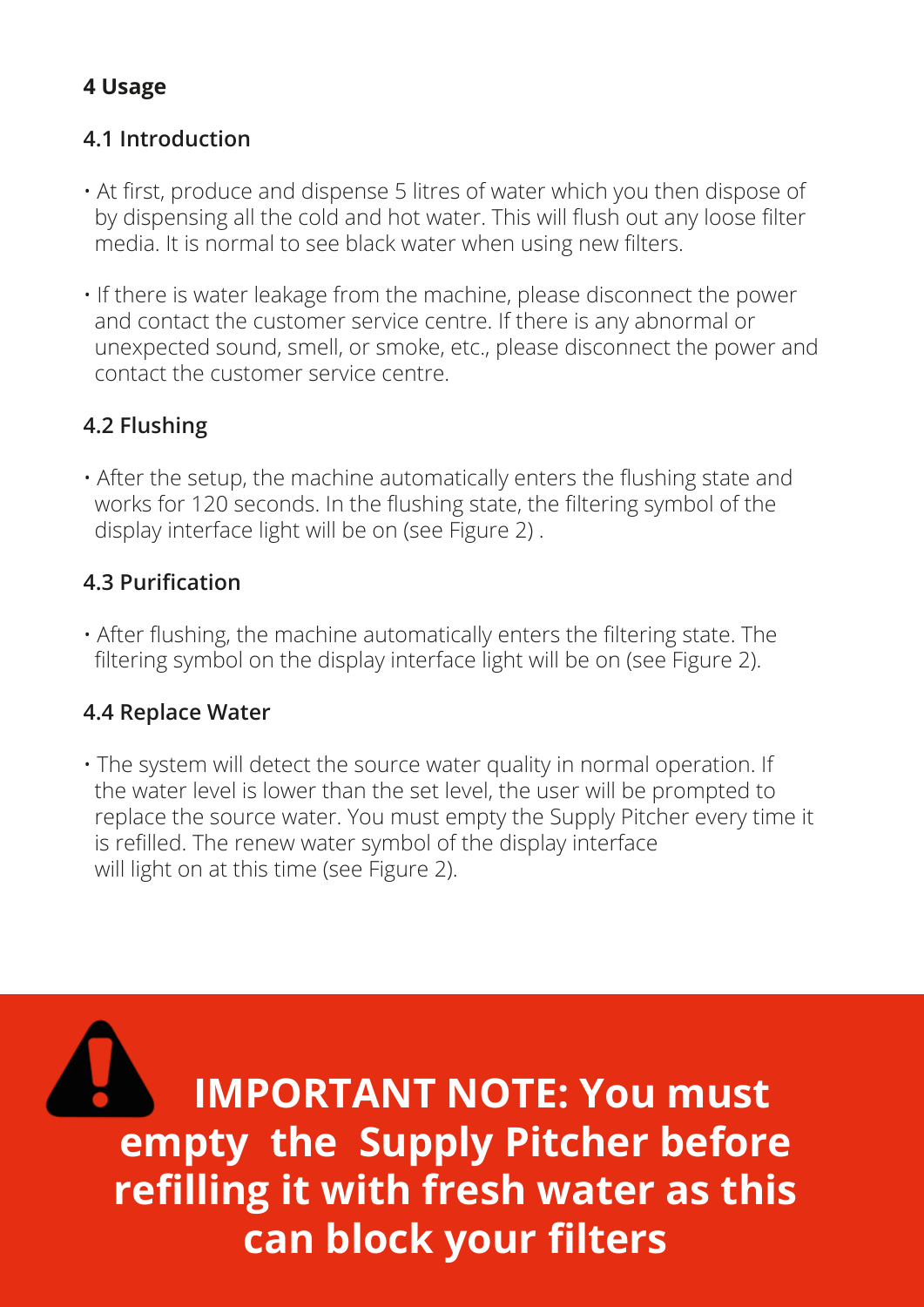#### **4.5 Dispense Water**

• Place the water container on the tray (see Figure 1). Rotate the knob to select the desired water temperature (Figure 5), and then click on (or push on for 3 second) the middle part of the knob (see Figure 6) to dispense one cup (or bottle) of water. Click the knob again if you want to stop getting water. Note: the system will automatically stop water after 30 seconds if you do not click the knob and will automatically stop after 60 seconds if you hold the button for 3 seconds.



**FIGURE 5 FIGURE 6**

#### **4.6 Sleeping state**

• The system will automatically enter sleeping state when it is idle for more than 1 hour. If there is any knob or button operation, it will immediately return to service and then flush for 20 seconds.

#### **4.7 Power off**

• The system will automatically power off if the machine stays in sleeping mode for 1 hour. If there is any knob or button operation, it will power on automatically.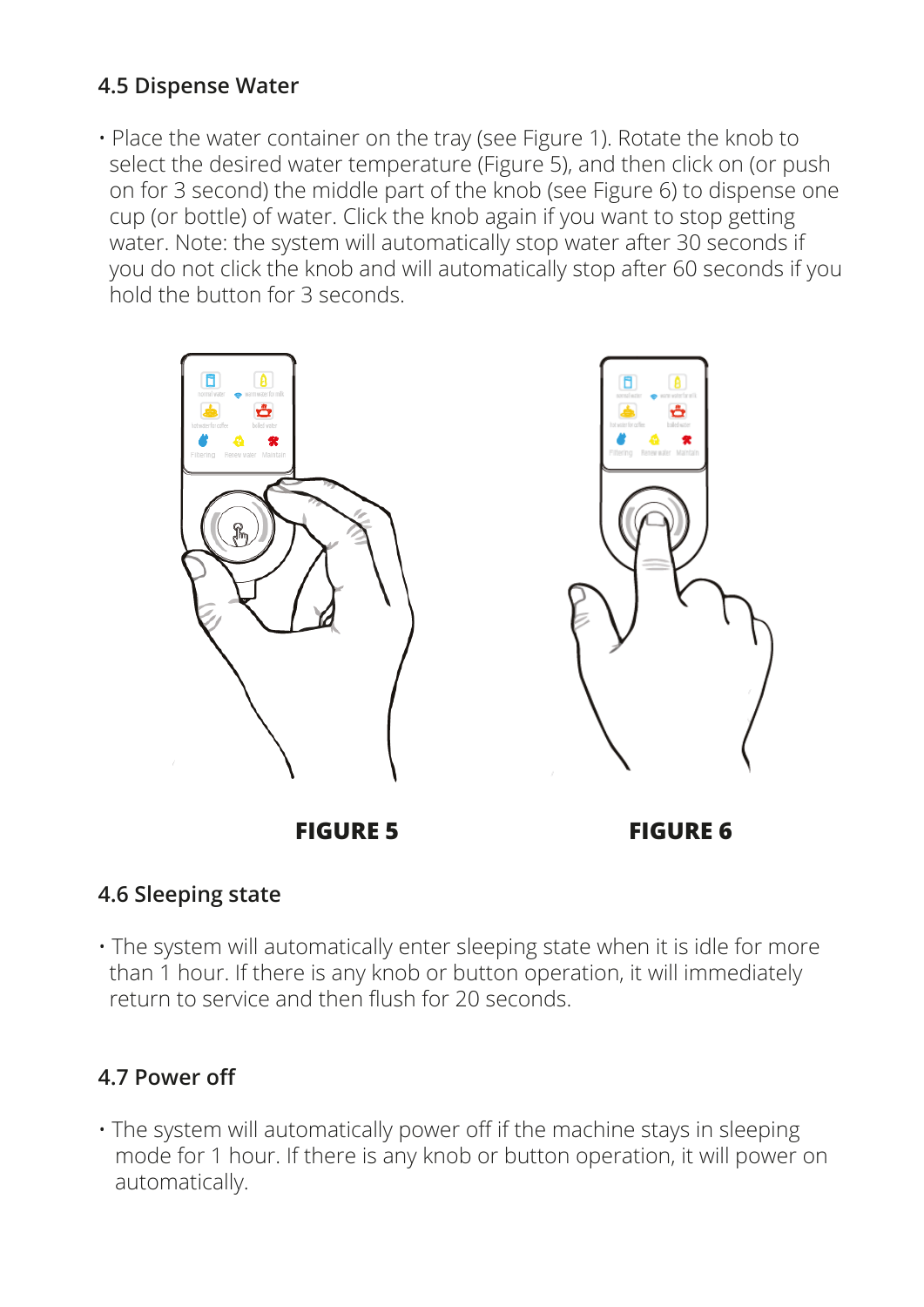# **5 Filter maintenance**

#### **5.1 Introduction**

First skip to section 5.2.4 to read about sanitisation and come back to this section.

Use the company's certified filters. Disconnect the power. Do not disassemble or attempt to modify this product.

# **5.2 Filter replacement**

- 5.2.1 Replacing the Pre Filter
- The pre-filter (PP) screwed in inside the Supply Pitcher should be changed every 6 months. or when needed (e.g. if blocked by poor source water).

**STEP 1** Open the lid of the Supply Pitcher and wait for 5 seconds



**STEP 3** Unscrew the used pre filter and screw in the new one



**STEP 2** Lift the Supply Pitcher vertically up and out out keeping it flat



**STEP 4** Swivel the filter to align the current month number to the Replacement Mark indicator

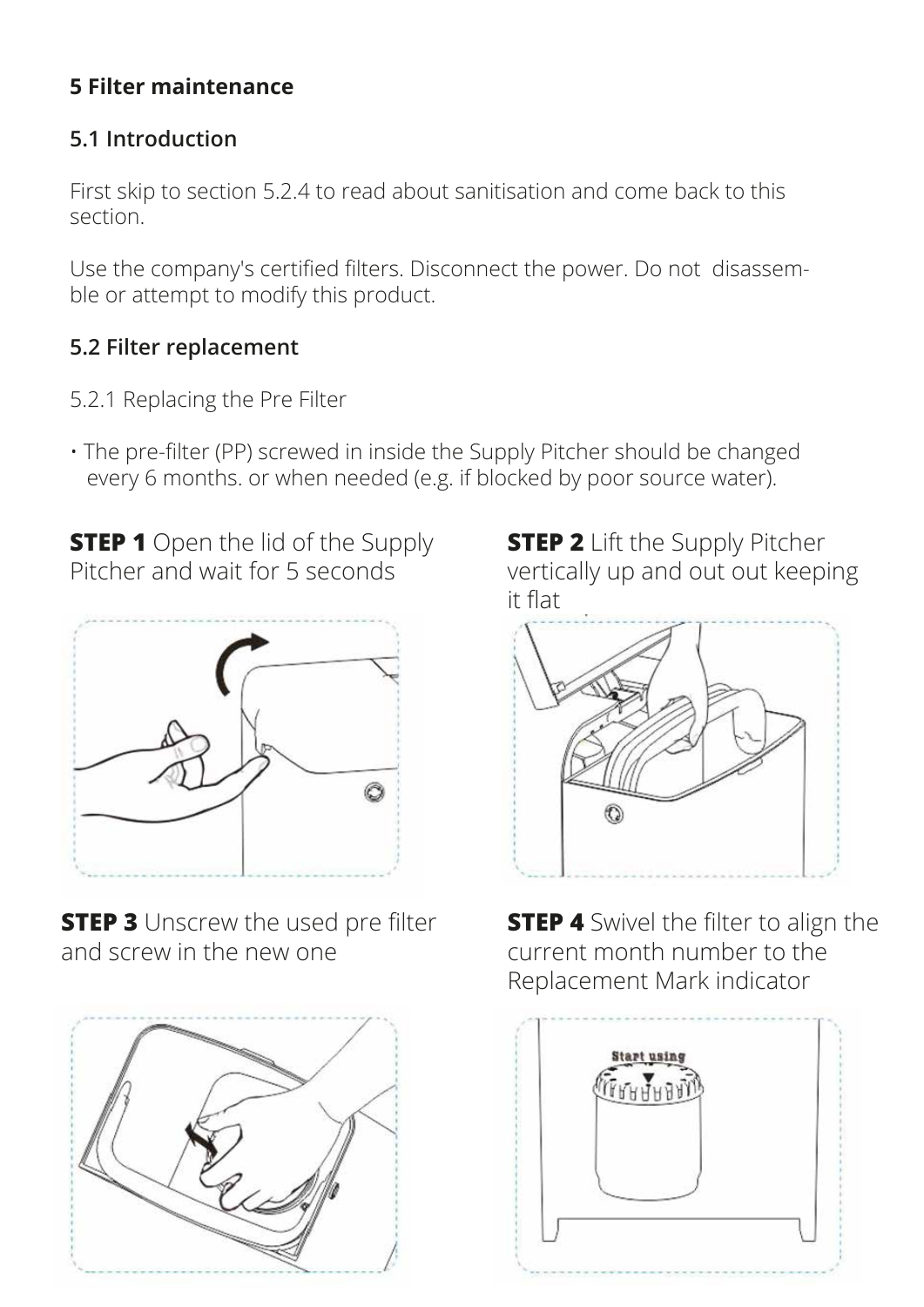#### **5.2.2 Replacement of the carbon filter, reverse osmosis filter and post filter**

- These filters need to be changed every 6 months or when the red maintenance light comes up. Turn the power off and replace the filters by following the steps below.

**STEP 1** Open the lid of the Supply Pitcher and wait 5 seconds



**STEP 2** Lift the Supply Pitcher up and out vertically, keeping it flat



**STEP 3** Starting at the base of the filter, tilt the filter towards you slightly and rotate the Carbon Filter and Membrane filter clockwise and remove them from the head.







Help your environment and put all used filters in recycled plastic waste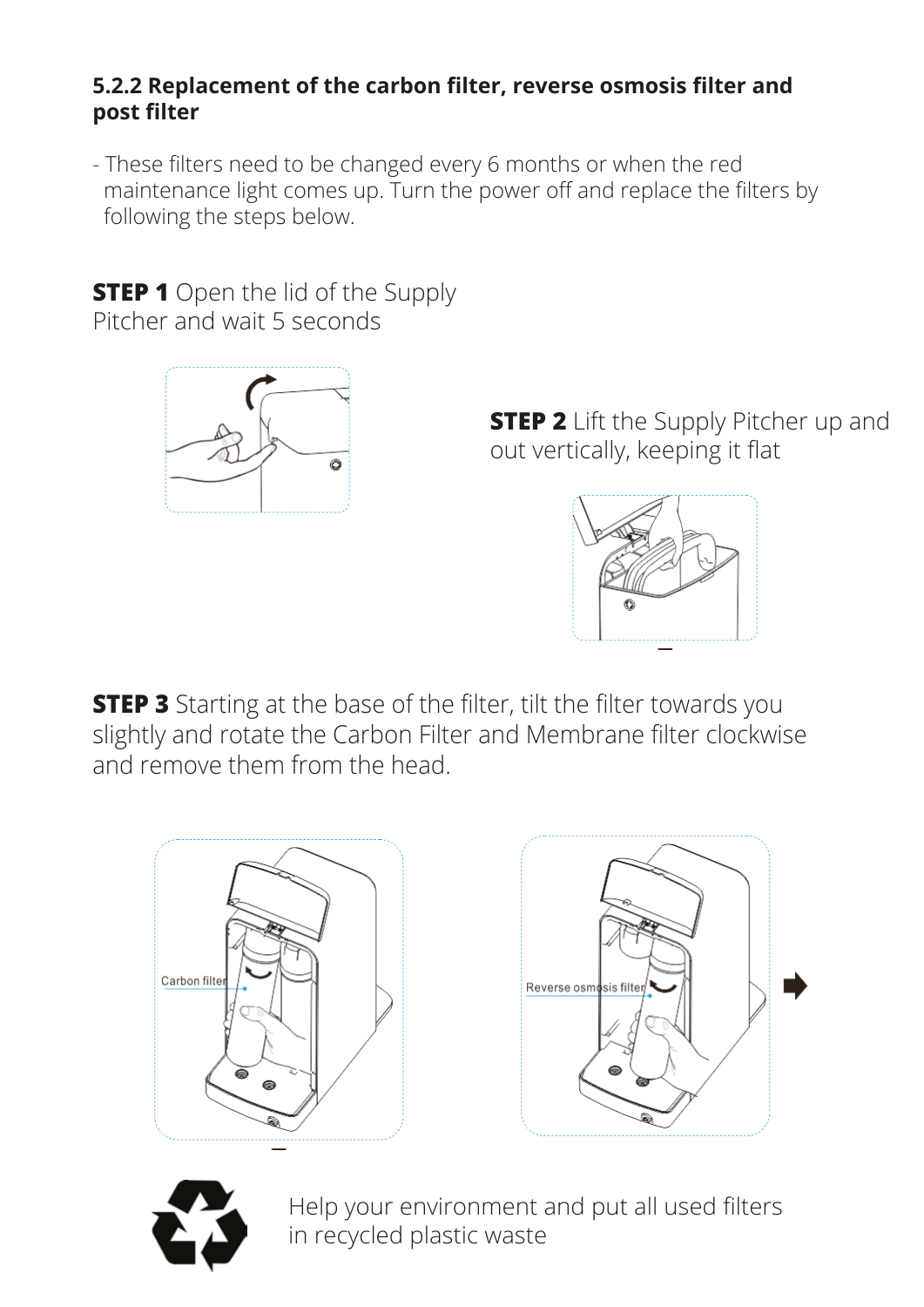**STEP 4** Pull out the Post Filter slowly with your finger and insert a new one fully.



**STEP 5** Start with the new Carbon Filter so the label is on the left hand side twist the filter on anticlockwise. Repeat the same with the Membrane Filter.



**STEP 6 Fill the Supply Pitcher** and place on the base and close the lid.





**STEP 7** Press and hold the button and at the same time connect the power plug to the socket. The beep sound indicates the filter reset has completed.

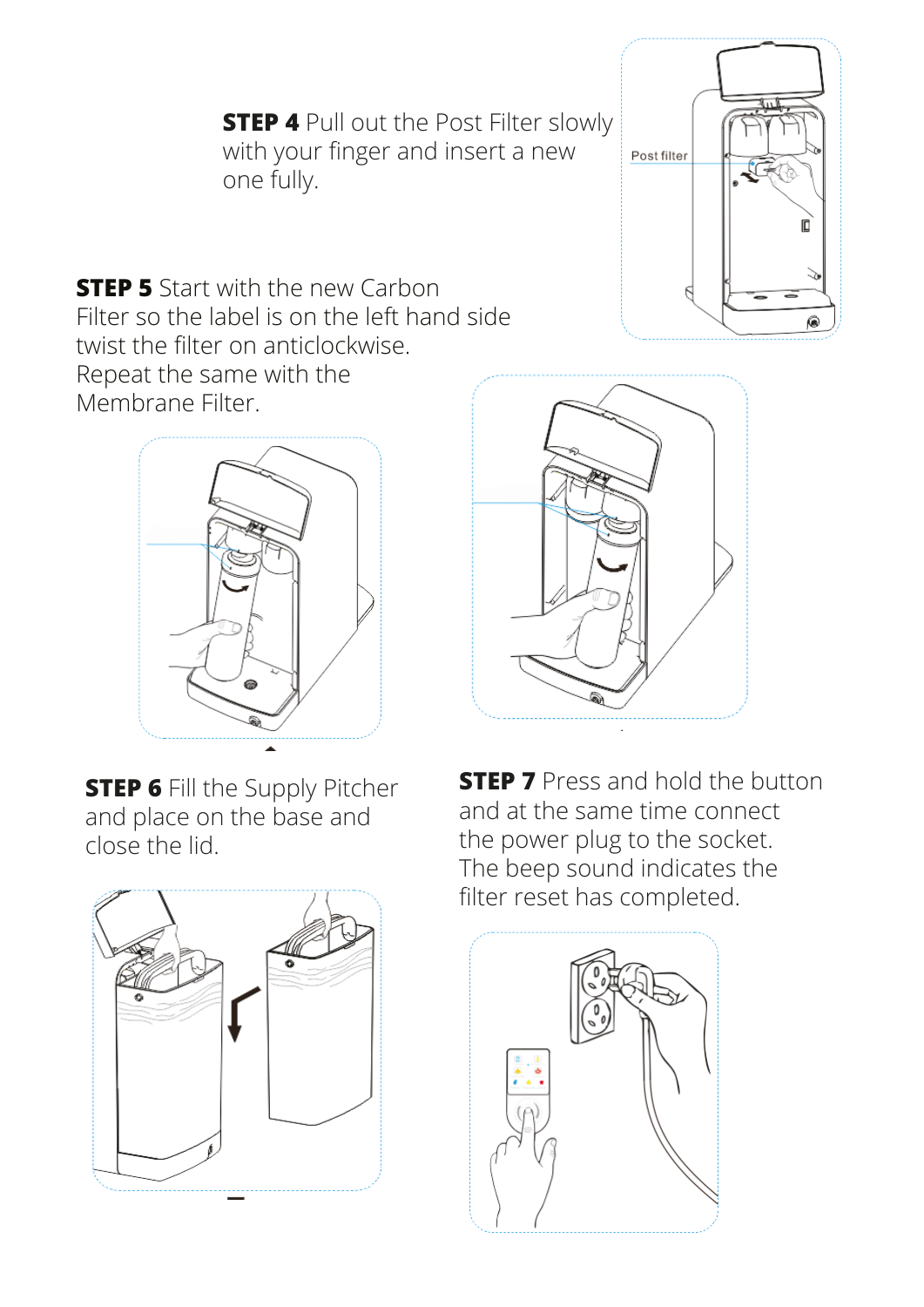#### **5.2.3 Resetting the system after filter change**

- 1) Disconnect the system from power supply
- 2) Lift up the rear tank cover

3) Press and hold the water dispensing button with one hand while connecting the unit to a power supply, keep holding the button until you hear 4 beeps

4) Disconnect the system again from the power supply

5) Close the rear tank cover

- 6) Open the rear tank cover again
- 7) Connect the unit to a power supply
- 8) Close the rear tank cover

If properly done, maintenance light should disappear and the system goes to normal filtering mode.

#### **5.2.4 Sanitisation**

We suggest sanitising the system every 6 months prior to the filter change. Contact your dealer to order the Osmio Zero Sanitisation Kit.

1) Lift the supply pitcher lid, then press the button repeatedly to dispense all the water out of the internal RO storage tank.

2) Remove all 4 filters (the Sediment in the supply tank, Carbon Block, RO Membrane and the Post Remineralisation Filter). Insert the blank three filters in their place.

3) Fill the supply pitcher with 2.5 litres of water (**do not put more in and make sure you did step 1 or else there will be a big leak!**) and place it back on, add two Milton tablets, then wait for 5 minutes until dissolved.

4) Close the supply pitcher lid, this will refill the internal RO storage tank with Milton solution, wait until the pump stops and the filtering light goes out. When the Replace Water light comes on and there is still over 2cm of water in the supply pitcher, open and close the Supply Pitcher Lid to enable the water level in the Supply Pitcher to drop to approximately 2cm level. Then dispense 250ml of water.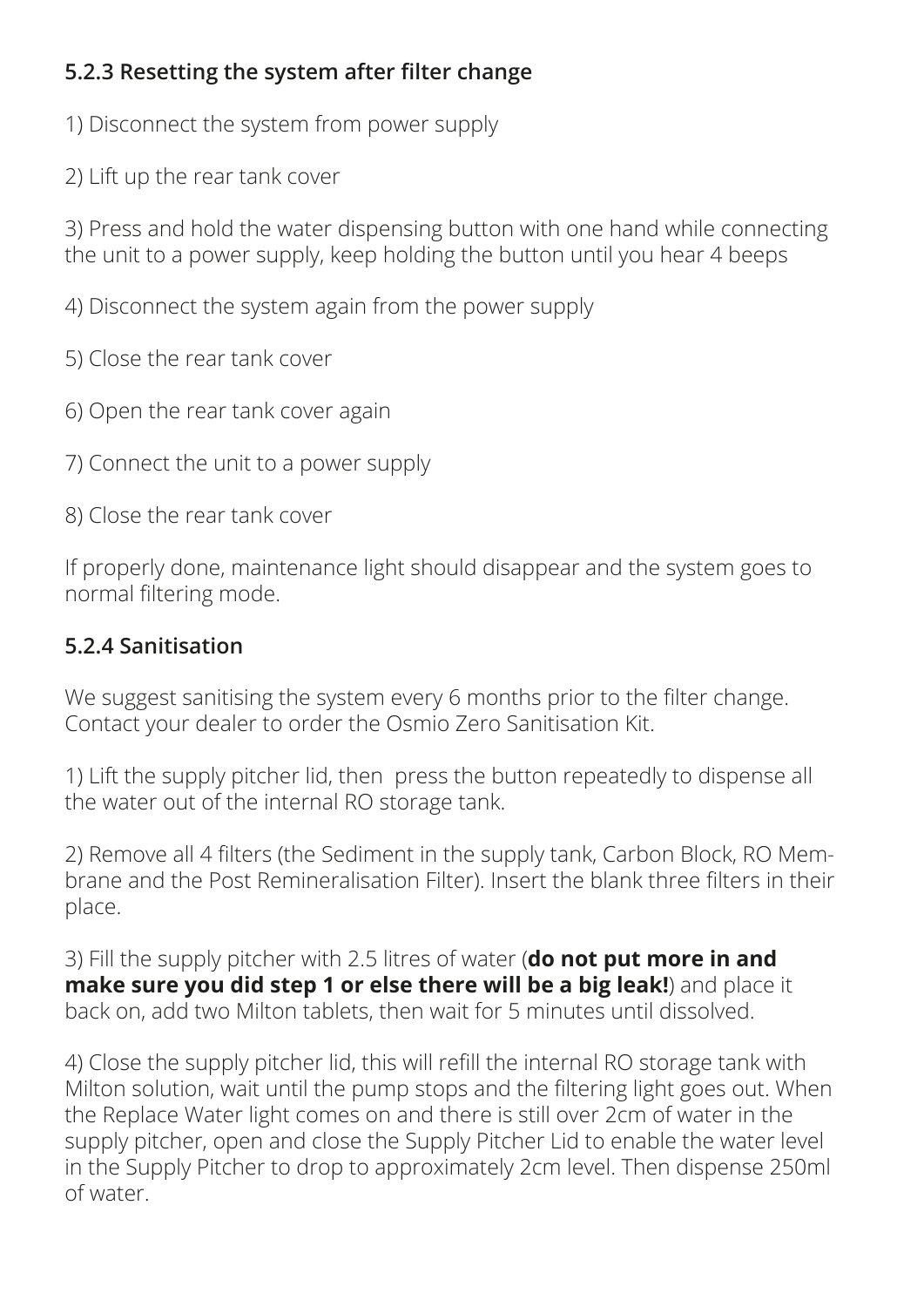5) Wait until for 15 - 30 minutes for the Milton solution to sterilise all parts of the Osmio Zero system.

6) Lift the supply pitcher lid, then press the button repeatedly to dispense all the water/Milton solution until no more can be dispensed from internal RO storage tank

7) Remove supply pitcher and rinse well. Fit a new sediment filter (or refit existing one if mid term). Leave the other sanitisation filters in place. Refill the tank with clean water to 5 litres and allow the system to flush this completey, so keep doing long press and waiting for the filtering to stop. Repeat this twice.

8) Remove all 3 blank filters and then refer back to section 5.1. for new filter change process....or replace your original filters if performing an interim sterilisation e.g 3 monthly.

9) After sanitisation the fastest way to clean all the sanitising fluid from the internal tank is to lift the supply pitcher lid, then press the button repeatedly to dispense water until no more can be dispensed from the internal RO storage tank, then close the supply pitcher lid for the system to refill the internal RO tank. Repeat this step until no more sterilising solution can be detected...(usually 2 or 3 times). We recommend you watch our short video of the sterilisation process.

#### **5.3 Failure state**

#### **5.3.1 Purification exception**

The system will show the purification exception state if the machine purifies water for a long time and cannot stop, all the four temperature icons on the display will flash. The machine may make louder noises leading up to this. This happens when the Carbon Filter is blocked, and also the RO Membrane might be blocked. First change the carbon block and see if the production rate goes back to normal and if not, then also change the RO membrane. Also change the Sediment Filter and Remineralisation Filter too if they are 6 months old.

#### **5.3.2 Burning alarm**

The system enters the dry state if the heater works without water or if the temperature exceeds the safe setting, the icon for hot water(80°C-88°C)will blink, the machine can only dispense normal temperature water but cannot dispense any kind of hot water. Solution: please contact our helpdesk.



**Telephone: 0330 113 7181** osmio **Email: info@osmiowater.co.uk**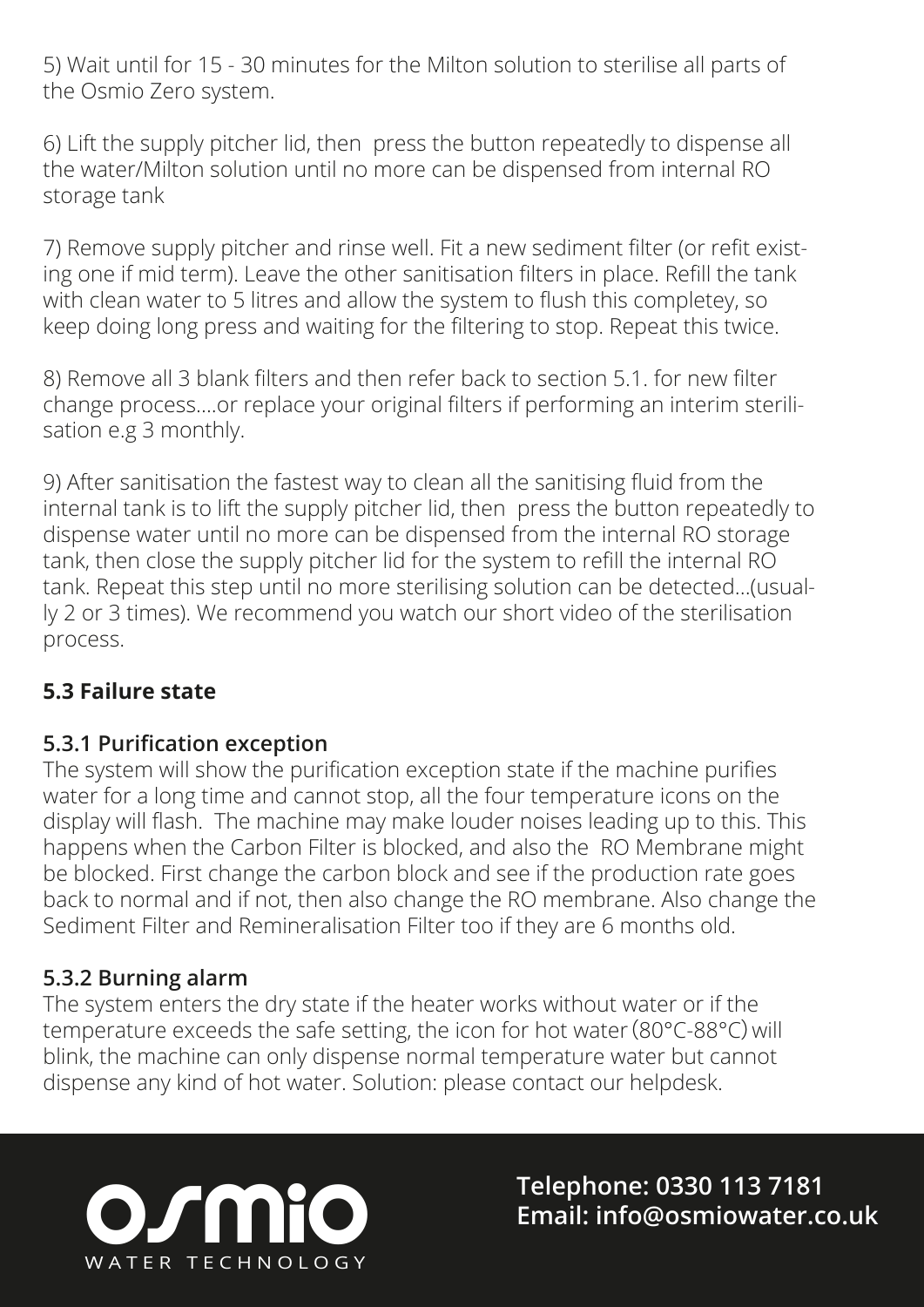# **6 Common usage problems**

If you have some problems during the usage, please check the problems by following the guide below.

| Usage Problems                                  | Likely Cause                                                                                                       | <b>Suggested Solution</b>                                                                                              |
|-------------------------------------------------|--------------------------------------------------------------------------------------------------------------------|------------------------------------------------------------------------------------------------------------------------|
| Cannot dispense<br>ambient temperature<br>water | Power is disconnected.<br>Not pressing on the right<br>place.                                                      | Check the power plug is<br>loose or not in place.<br>Press the button again.                                           |
|                                                 | Water shortage in<br>purified water tank,<br>"filtering" icon blinking.                                            | If the "renew water" icon<br>is blinking in the display,<br>empty the supply pitcher<br>and refill and recheck         |
| Cannot dispense hot<br>water                    | Power has only just been<br>connected and the<br>system needs time to<br>warm up                                   | Dispense a little bit of the<br>normal temp water first<br>then wait for 15 minutes<br>and then dispense hot<br>water. |
|                                                 | The machine is in the<br>state of "burn alarm".                                                                    | Dispense ambient tempera-<br>ture water several times<br>then retry dispensing hot<br>water.                           |
|                                                 | Purified Water shortage<br>"filtering "icon blinking.                                                              | Wait for moment until the"<br>filtering "icon light is on all<br>the time then dispense hot<br>water.                  |
| Machine does not filter                         | Supply Pitcher lid not<br>fully closed                                                                             | Push the lid of supply pitcher<br>onto the tank properly.                                                              |
|                                                 | Water level in the Supply<br>Pitcher is lower than<br>setting level line and<br>"renew water" icon is<br>blinking. | Pour out the water and refill<br>with fresh water to the 5 litre<br>line. Allow the system to begin<br>filtering.      |
|                                                 | Supply Pitcher has not<br>been correctly installed<br>in place.                                                    | Put the Supply Pitcher tank in<br>place correctly.                                                                     |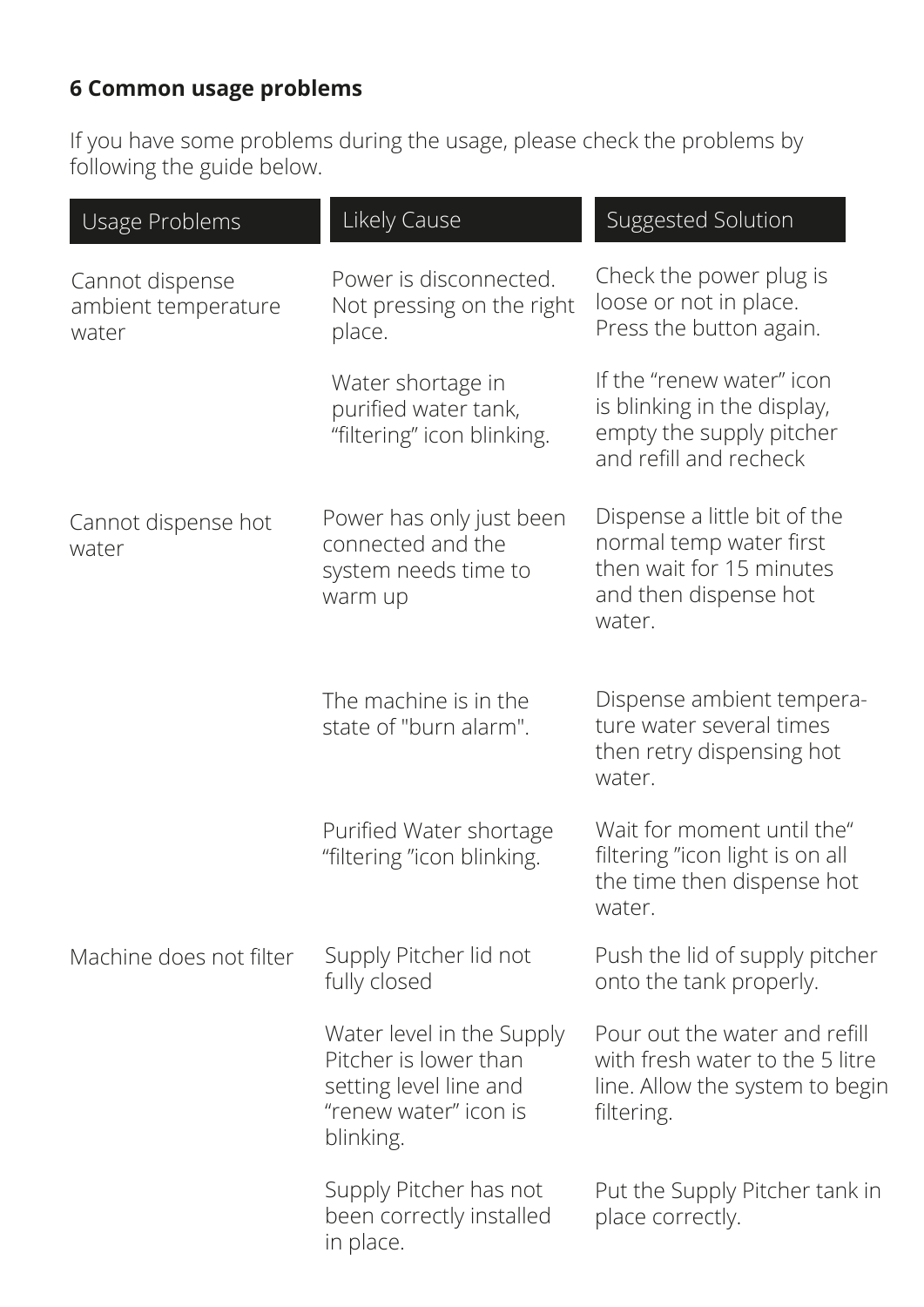| Usage Problems                          | Likely Cause                                                                | Suggested Solution                                                                                                                                                                                                   |
|-----------------------------------------|-----------------------------------------------------------------------------|----------------------------------------------------------------------------------------------------------------------------------------------------------------------------------------------------------------------|
| Abnormal sound during<br>the filtering. | Water level in the Supply<br>Pitcher is too low.                            | Remove any water in the<br>Supply Pitcher and refill<br>to the 5 litre level and try<br>again.                                                                                                                       |
|                                         | Air blocked in the water<br>system.                                         | Open and close the lid of<br>source water tank several<br>times to try to flush air<br>from the system.                                                                                                              |
|                                         | Filters are blocked and<br>need replacement.                                | Change the RO<br>Membrane Filter first and<br>if this does not solve the<br>problem then do a com-<br>plete filter change. If the<br>system was run in this<br>state permanent damage<br>can be made to the<br>pump. |
| Water leakage.                          | Drip Tray is full of water.                                                 | Empty the tray.                                                                                                                                                                                                      |
|                                         | Foreign matter stuck in<br>the one way valve of the<br>Supply Pitcher base. | Clean the one way valve                                                                                                                                                                                              |
|                                         | Foreign matter stuck on<br>the seal spacer of the<br>Supply Pitcher.        | Clean the seal spacer                                                                                                                                                                                                |
|                                         | Internal water leakage.                                                     | Power off and empty the<br>Supply Pitcher and con-<br>tact customer service.                                                                                                                                         |
| Odour in the<br>water                   | Brand new system                                                            | Dispense 5 litres of water<br>before using the system.                                                                                                                                                               |
|                                         | Unused for more<br>than 5 days                                              | Dispense 5 litres of water<br>before using the system.                                                                                                                                                               |
|                                         | Filters over 6 months old                                                   | Change all the filters                                                                                                                                                                                               |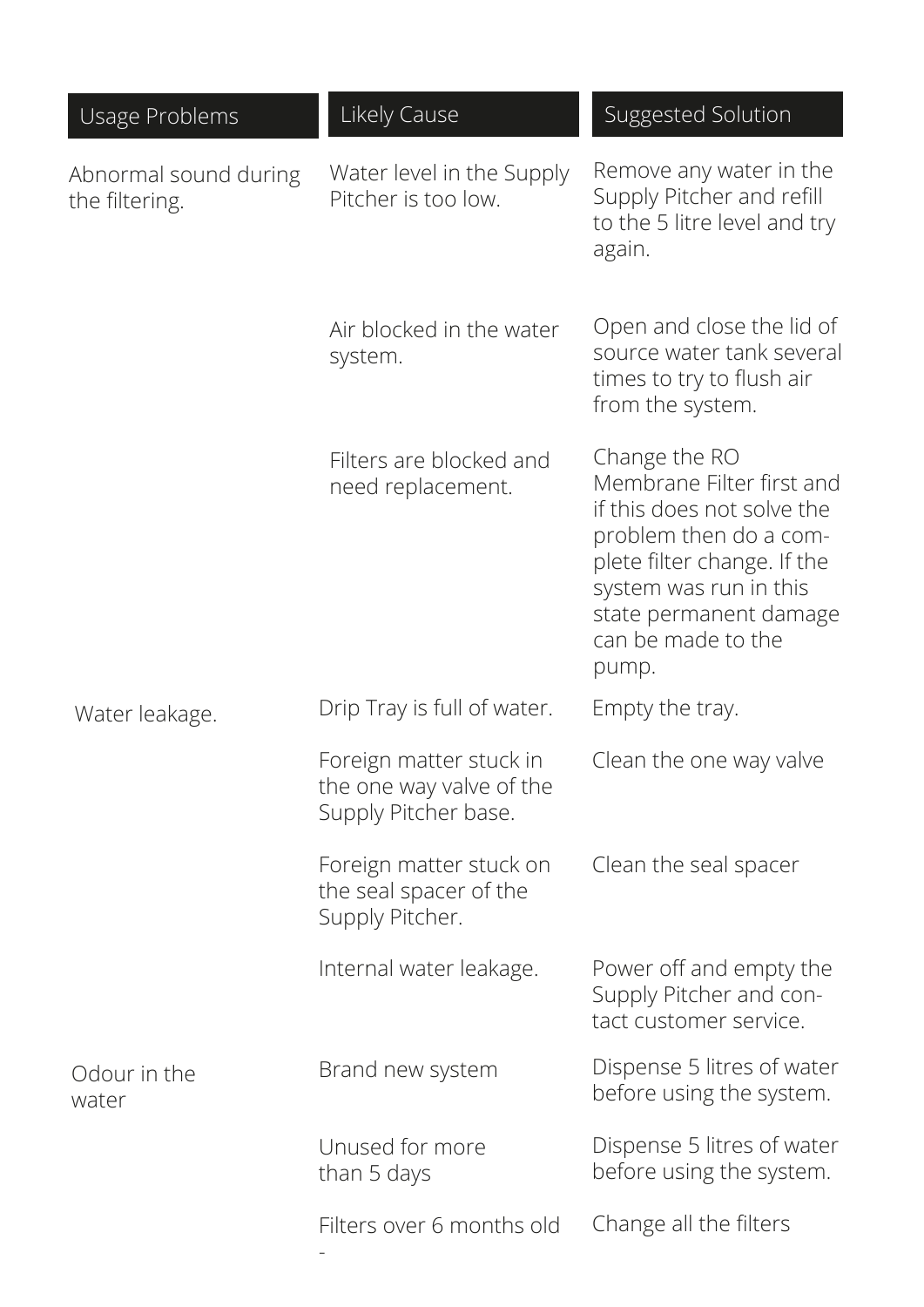# **7 Quality assurance**

The guarantee is valid for the UK and Republic of Ireland as well as the following EU coutries: **Austria, Belgium, Czech republic, Denmark, France, Germany, Netherlands, Luxemburg, Slovakia, Slovenia, Spain, Italy, and Hungary.**

The guarantee becomes effective at the date of purchase or at the date of delivery if this is later.

Proof of purchase is required under the terms of the guarantee.

The guarantee provides benefits in addition to your statutory consumer rights. Our 1 Year Warranty covers the repair or replacement of all or part of your system if your system is found to be defective due to faulty materials or manufacture within 1 year of purchase. We also offer a 5 year free repair for customers in the UK. **Customers from Ireland and the EU countries listed above can also take advantage of this service but they are required to ship the system to us (no free returns).**

If any part is no longer available, or out of manufacture, Osmio reserve the right to replace it with a suitable alternative.

Do not disassemble the system yourself as this will void your warranty and the company will not assume any responsibility for the resulting quality problems or accidents.

The system is BPA-free and made to top manufacturing specifications and is CE certified.

The company will charge fully for parts and maintenance if it exceeds the guarantee period or the machine breaks down due to damage. Please keep your sales invoice as proof of purchase.

Osmio does not guarantee the repair or replacement of a product that has failed for any of the following reasons:

- Faulty installation, repairs or alterations not in accordance with the installation guide.
- Normal wear and tear. We suggest the system should be replaced after 5 years.
- Accidental damage or faults caused by negligent use or care; misuse; neglect; careless operation and failure to use the system in accordance with the operating guidelines.
- Failure to maintain the water filters in accordance with the instructions.
- The use of anything other than genuine Osmio replacement parts, including the water filter cartridges.
- The use of the filter system for anything other than normal domestic household purposes.
- Failures of, or failures caused by, parts not supplied as part of the genuine Osmio system.
- •We offer free shipping and free repairs (if the system has been sent to us)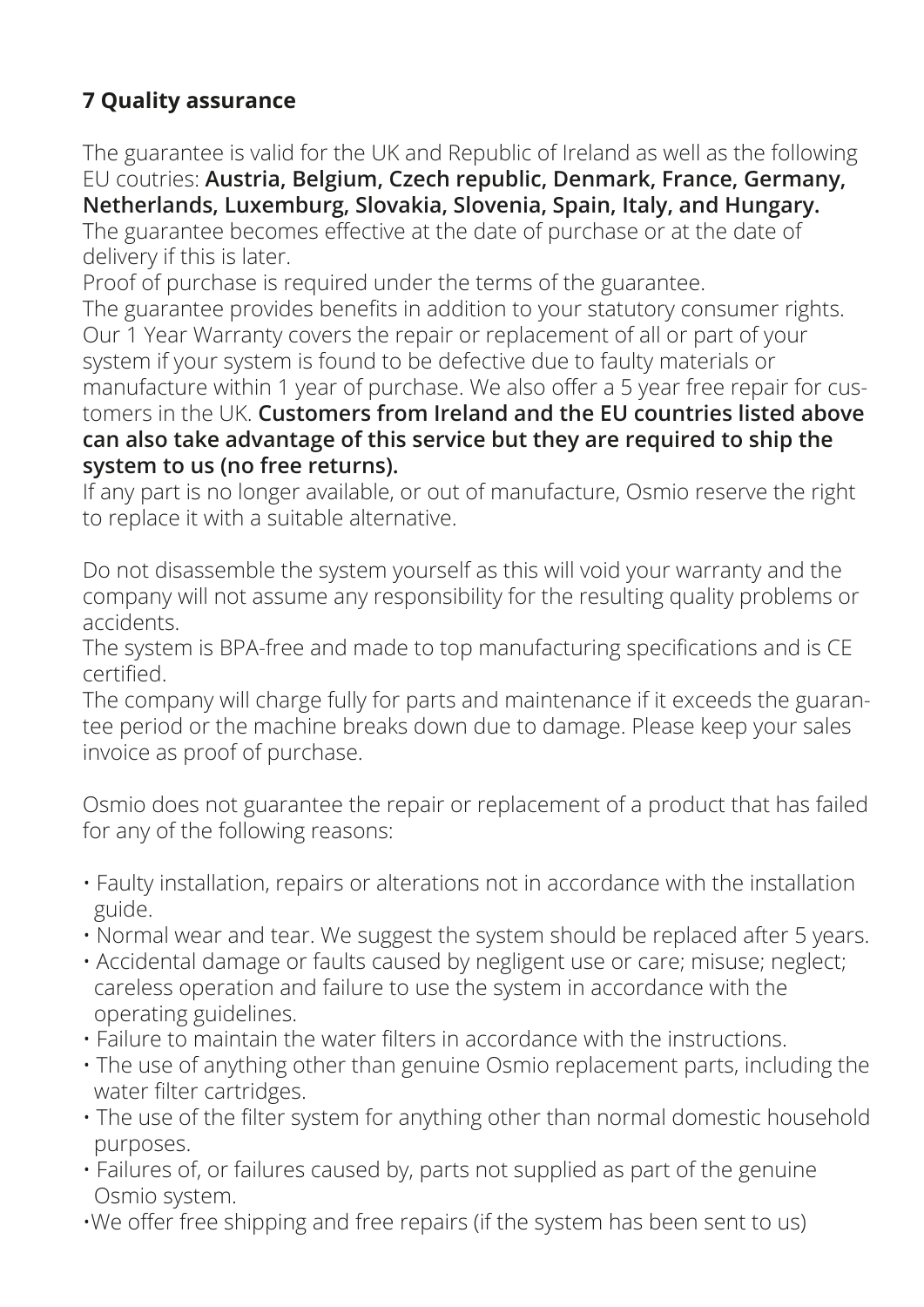# **7.1 Preparing the system for shipment**

- 1. Empty the supply pitcher
- 2. Remove the carbon, membrane and post filters
- 3. Turn off the machine at the switch, wait 5-10 secondsfor all lights to go off
- 4. Turn the machine back on
- 5. Press the dispenser button for 3-5 seconds for a long press to begin
- 6. When the machine is empty, it will make a gurgling noise, if it does not do this after the first long press, repeat steps 3-5.
- 7. Once the Osmio Zero's internal tank is empty, lift the machine and turn it upside down (over a sink) and then back upright around 5 times. Each time you turn it upright, some water should leave the spout.

Once no water leaves the system it is ready to be packed an shipped.

- 8. Before re-installing the filters, turn them upside down and shake any water from inside.
- 9. Re-install the filters and package the machine up, into its original box with foam supports. If you no longer have the original packaging, please pack the system in a resonable sized box and ensure there is enough stuffing and packaging for the system to make it back to us safely. If unsure please contact our customer service hotline on 0330 113 7181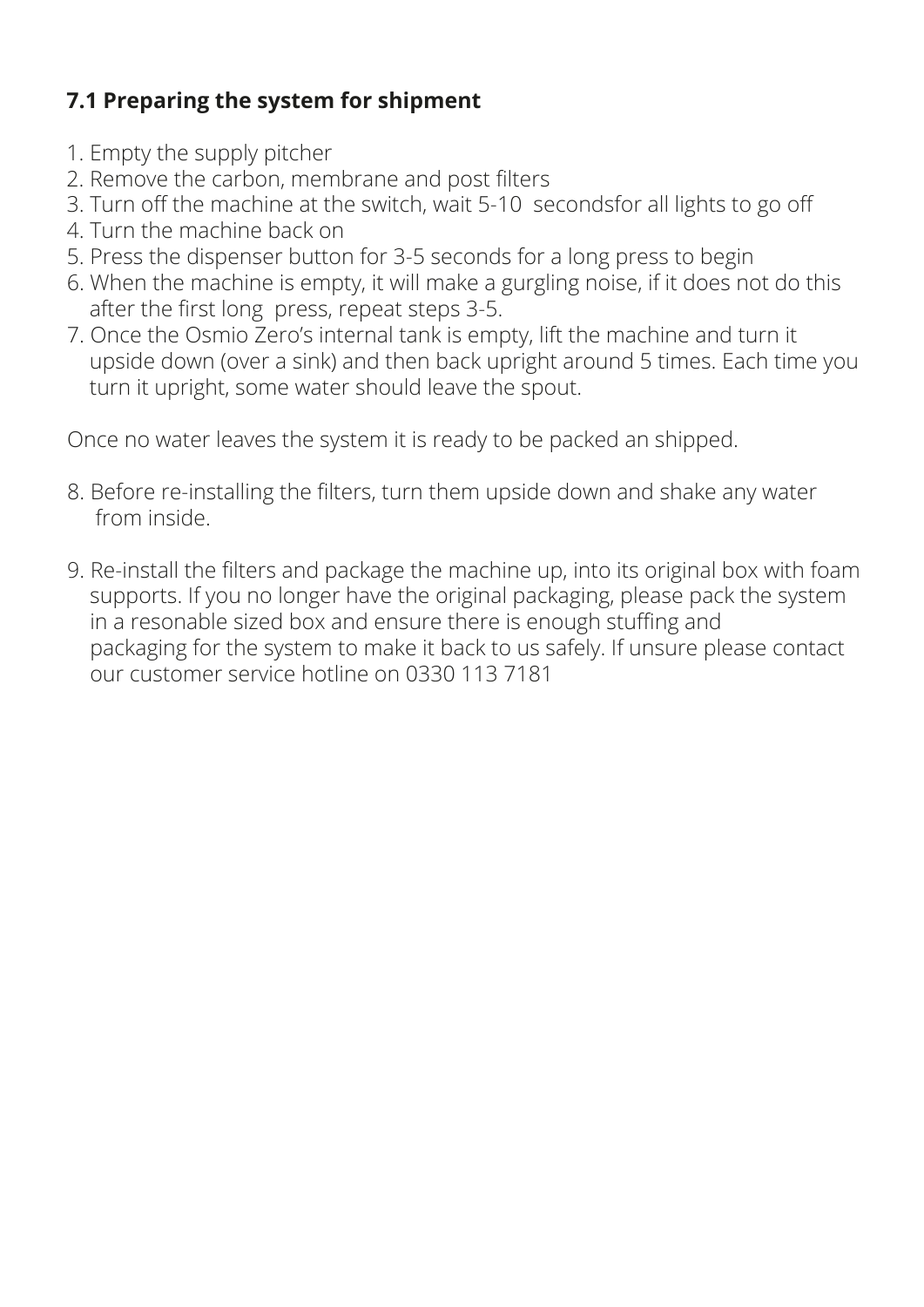#### **8 After-sale service**

Our products have 1 year guarantee (for repair, replacement or compensation of faulty products). If the product you bought has any quality problems, please bring your invoice to the dealer's shop, or contact them online and an exchange or refund service will be offered within 30 days, maintenance service will be offered within 5 years. Please read the previous page for our guarantee policy for your country. **Customer service hotline: 0330 113 7181** 



#### **9 Electrical & Schematic Diagram**